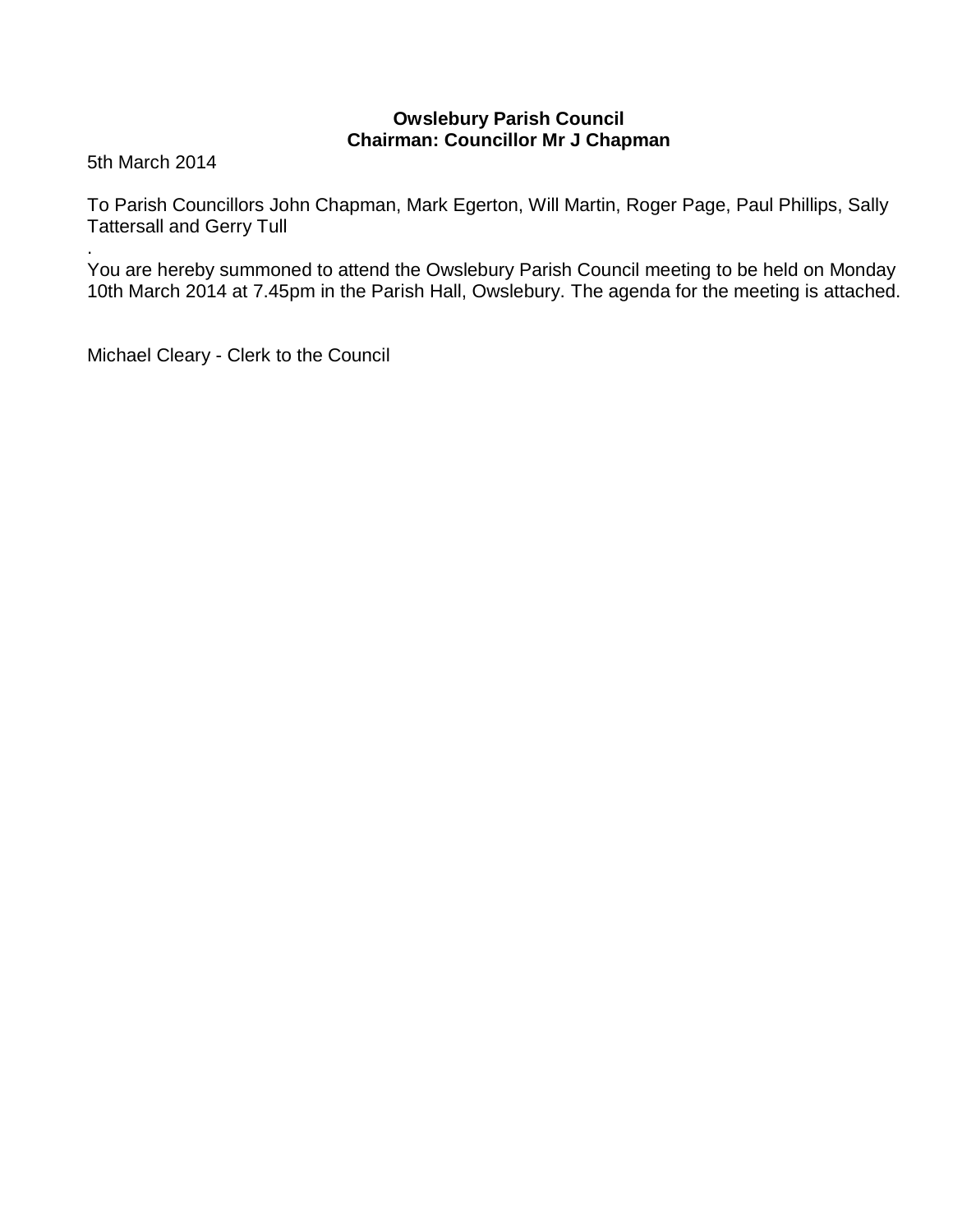#### **Owslebury Parish Council Chairman: Councillor Mr J Chapman**

# **AGENDA – COUNCIL MEETING 10th MARCH 2014**

- 1) Apologies for Absence.
- 2) Disclosure of Interests for Agenda Items.
- $3)$  To approve the Minutes of the Parish Council Meetings held on 10th February and 26<sup>th</sup> February 2014 (Enclosed).
- 4) Police Report.
- 5) County and District Councillor Reports.
- 6) Frequency of Council Elections.
	- a) To consider contributing to public consultation. (Attachment A).
- 7) Legislative changes.
- a) To consider commenting on Local Audit and Accountability Act- Draft Regulations re openness (Attachment B).
- 8) To Hear Public Questions and Comments.
	- a) Planning Applications Statement of Intent from Owner or Agent and Public Comments
	- b) Other Agenda Items Public Comments.
- 9) Planning.
	- a) To Discuss Planning Applications and Request for Local Consultation (Attachment C)
	- b) To Discuss Planning Decisions. (Attachment D).
	- c) To consider any new enforcement matters (Clerk).
- 10) Highways.
	- a) To consider progress, if any, on matters related to roads works at Colden Common.
	- b) To consider matters (including amendment to Parish Plan) in relation to land and drainage management so as to mitigate future flooding (including related representations/discussions with HCC, WCC and Environment Agency). (Report on previous flood enclosed))
	- c) To consider organisation of annual litter pick of rubbish on highways and verges.
	- d) To consider any general matters.
- 11) Rights of Way.
	- a) To consider representatives (if any) to attend Paths to Partnership Conference (Attachment E)
	- b) To consider any general matters.
- 12) Open Spaces, Recreation and Play Grounds**.**
	- a) To receive a report on progress of discussions between Owslebury Football and Cricket Clubs (ME).
	- b) To consider the provision of a shelter at the Recreation Ground bus stop (ME).
	- c) To consider any general matters.
- *13)* Communications.
	- *a)* To consider establishment of email facility with Hantsnet and to approve the related expenditure (Attachment F);
	- *b)* To confirm the purchase of *Owslebury.org* website.
	- *c)* To receive a report on the follow-up to the workshop with Owslebury Newsletter.
	- *d)* To determine next steps in improving communications with Parishioners.
- *14)* World War 1 and D-Day Commemorations.
	- a) To receive a report from the Advisory Committee on their deliberations and recommendations (Attachment G).
	- b) To approve the inscription for the proposed Plaque for the Remembrance Garden and the related expenditure.
	- c) To approve expenditure on obtaining drawings of options for remembrance wall.
	- d) To determine 'next steps' and timetable.
	- e) To consider any general matters.
- 15) Community Transport (Clerk)
	- a) To consider the appointment of an Advisory Committee on community transport matters
	- b) To consider any general matters
- 16) Resource sharing
	- a) To receive a report on recent meeting with other parishes in connection with resource sharing (JC).
- 17) Finance, administration and statutory matters (Clerk).
	- a) To note payments made since last meeting, receipts and to approve proposed payments (Attachment H).
	- b) To consider the purchase of a defibrillator (Attachment I).
	- c) To review and confirm Risk Register (Attachment J)
	- d) To consider any general matters.
- 18) Clerk's Report. (Attachment K).
- 19) Matters previously discussed and deferred to future meetings (Attachment L).
- 20) Information exchange and Agenda Items for the Next Meeting.
- 21) Date of next OPC meeting  $-14^{th}$  April 2014 (Meeting Room).

Michael Cleary Clerk and RFO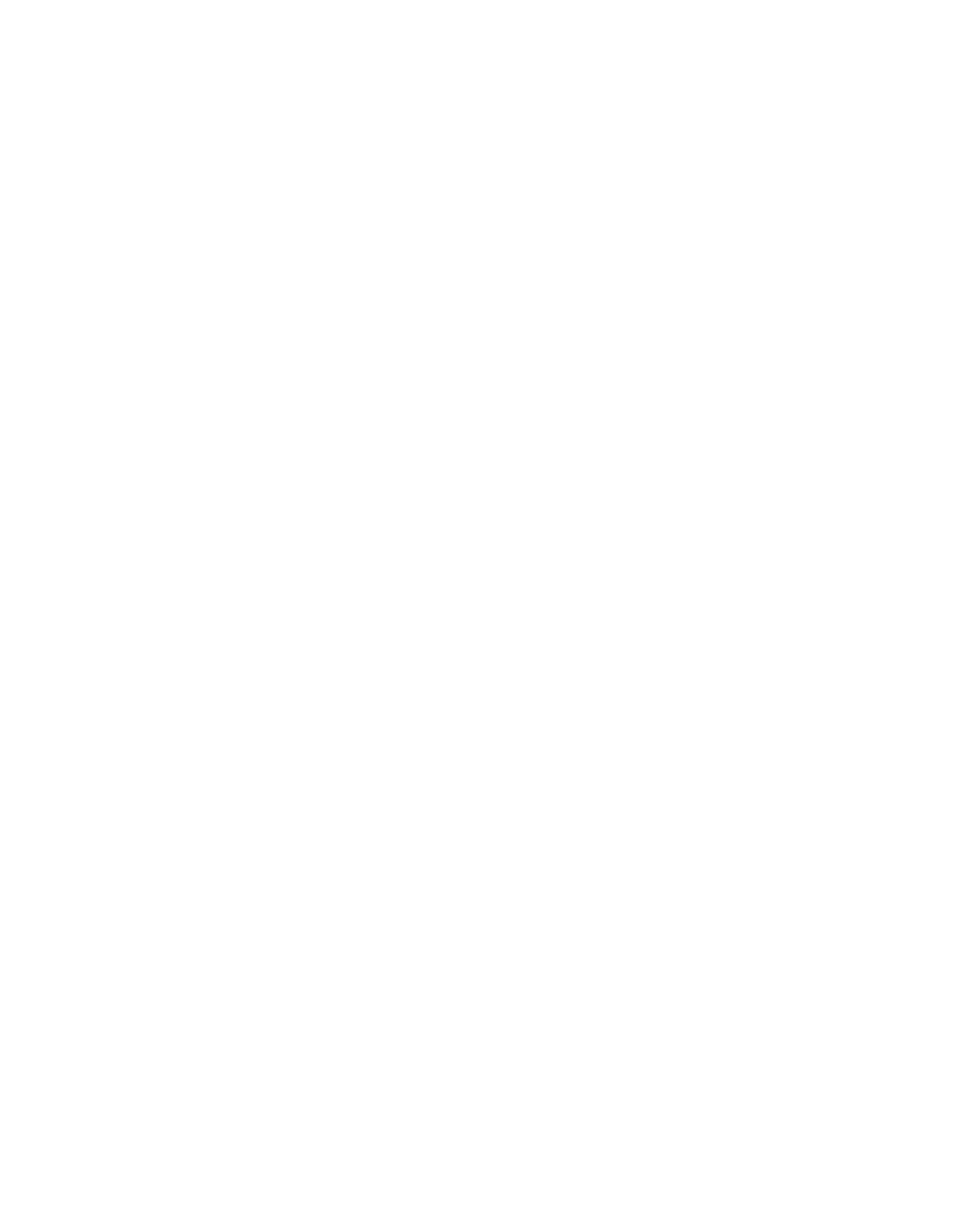### **ATTACHMENT A: CONSULATATION ON COUNCIL ELECTIONS**

#### **Clerk has highlighted certain paragraphs in red**

The Local Government Boundary Commission has decided to review the City Council's electoral arrangements, as part of the national review programme. Later in the year, the Commission's review will look at Council size (the number of Councillors) and will revise the Wards which Councillors represent. Its proposals will be implemented in the 2016 elections.

Before the Commission undertakes its own review, City Councillors can also decide whether they wish to change the existing system of elections by thirds to whole (or allout) elections. The Council's choice will then be taken into account when the Commission reviews the warding arrangements, which will also be implemented in 2016.

There are 57 Winchester City Councillors and, at present, they are elected by thirds. So each year, one third of the Council (19 Councillors) is elected for a four year term of office. The difference between the three year electoral cycle and the four year term of office means that one year in every four no City Council elections take place. County Council elections are held in that 'vacant' year – the next being 2017 – and are fixed in national legislation and will not change.

There is an alternative to this cycle of thirds and that is to hold whole Council elections once every four years. In other words, all 57 Councillors come up for election at the same time and there are no further scheduled City Council elections (apart from any byelections) for four years, when the whole Council comes up for election once more. Election by halves (e.g. as in Fareham), is not available to councils like Winchester as they are not currently using that system.

At its meeting on 8 January 2014, the City Council decided to ask the public before making a decision; there is no preferred option at this stage. So this consultation wants to know how you would like to elect your Councillors in the future – one third as now or a change to whole Council elections once every four years. Here is some more information to help you make your choice:-

#### **Advantages of the one third system**

- The Council is more frequently accountable to the electorate
- Voters are more regularly engaged with the democratic process
- The number of new Councillors being elected is usually far less than with whole Council elections. Therefore some experience is retained and change can be managed more effectively.

#### **Advantages of the whole Council (all-out) system**

- It provides a four year term of office for an Administration to deliver its programme
- It avoids 'voter fatique' by not asking the electorate to vote so often
- It costs less to hold whole Council elections

### **Other Information**

 Parish Council elections are currently linked to an election year in the relevant City Council Ward. So if there is a change to whole Council elections, all 43 parish councils would also hold their elections on the same day as the City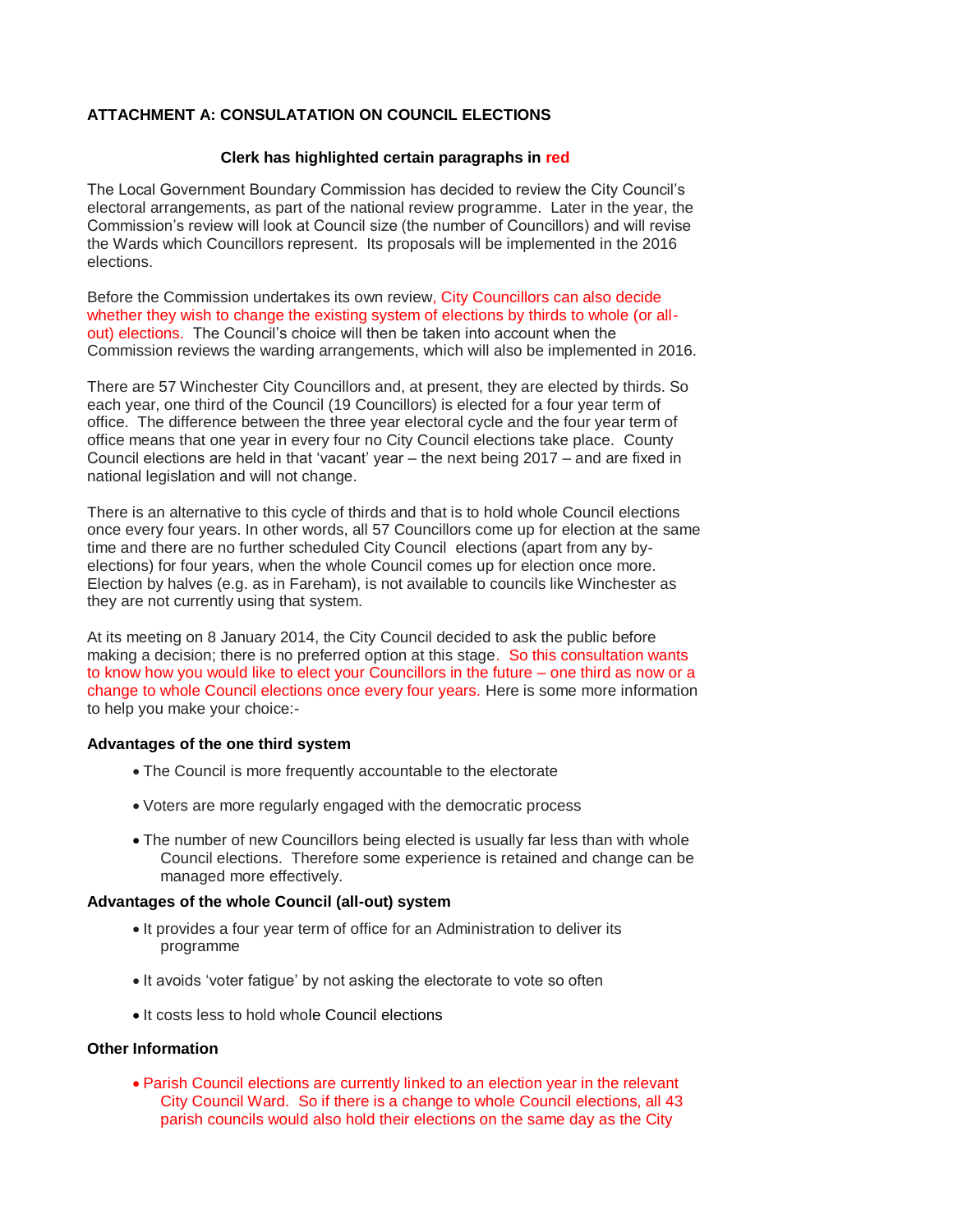Council.

- Staying with election by thirds will require a Council size divisible by 3 to create 3 member wards across the District. The Commission has indicated that a very strong case would have to be made on community identity grounds for any exceptions to this pattern – and it would be unusual to have more than one or two exceptions in any Council area.
- Even if the Council remains with elections by thirds, there will still be an all-out election in 2016, to give effect to the warding changes made by the Commission. Thereafter, elections by thirds would continue in 2018 onwards, with the Councillors who were elected with the lowest votes in each ward coming up for election first.
- Whole Council elections do not need a Council size divisible by 3. There can be a mixture of 3, 2 or 1 Member wards, which will make it easier to reflect community identity, particularly in the more rural areas. The Council could also ask for single Member wards across the whole District – but this approach may make it more difficult to reflect community identities.
- If the Council changes to whole Council elections in 2016, it may be possible to make the first term three and not four years, if it was considered beneficial to bring the Council into line with other authorities nationally who already have all-out elections i.e. 2019 and then 2023, 2027 etc thereafter.
- City Council elections are always combined with Parliamentary or European elections in those years when they fall together (and therefore all costs are shared equally). So to produce a realistic savings figure for changing to whole Council elections, the calculation has to be averaged out over a 20 year period. On that basis, a change to whole Council elections would achieve a potential average annual saving of £50,000, assuming that the change came into effect in 2016.
- A change to whole Council elections has to be retained for a minimum of five years.
- The Commission will be undertaking its own public consultation on Council size and warding arrangements in the summer/autumn of 2014.

#### **Who else is consulted and who makes the final decision?**

In addition to consulting the public, we will be seeking the views of Hampshire County Council and all Parish Councils in our District, together with political parties and a number of other interested community groups.

At the end of the consultation process, a report will be prepared which summarises the responses received and this will be submitted to Members. The final decision will be taken by a Special Meeting of Council and any move to whole Council elections would have to be approved by a majority of at least two-thirds of the Councillors voting at the meeting.

#### **How do I make my views known?**

**We would like to know whether or not your council wishes to see a change and the reasons for your decision. You will note that the public are being invited to respond via the website, but we would prefer parishes to comment by letter or by e-mailing Chris Ashcroft [\(cashcroft@winchester.gov.uk\)](mailto:cashcroft@winchester.gov.uk) direct, as parish views will form an important, separate part of our final report.**

**The closing date for this consultation is Friday 14 March 2014.**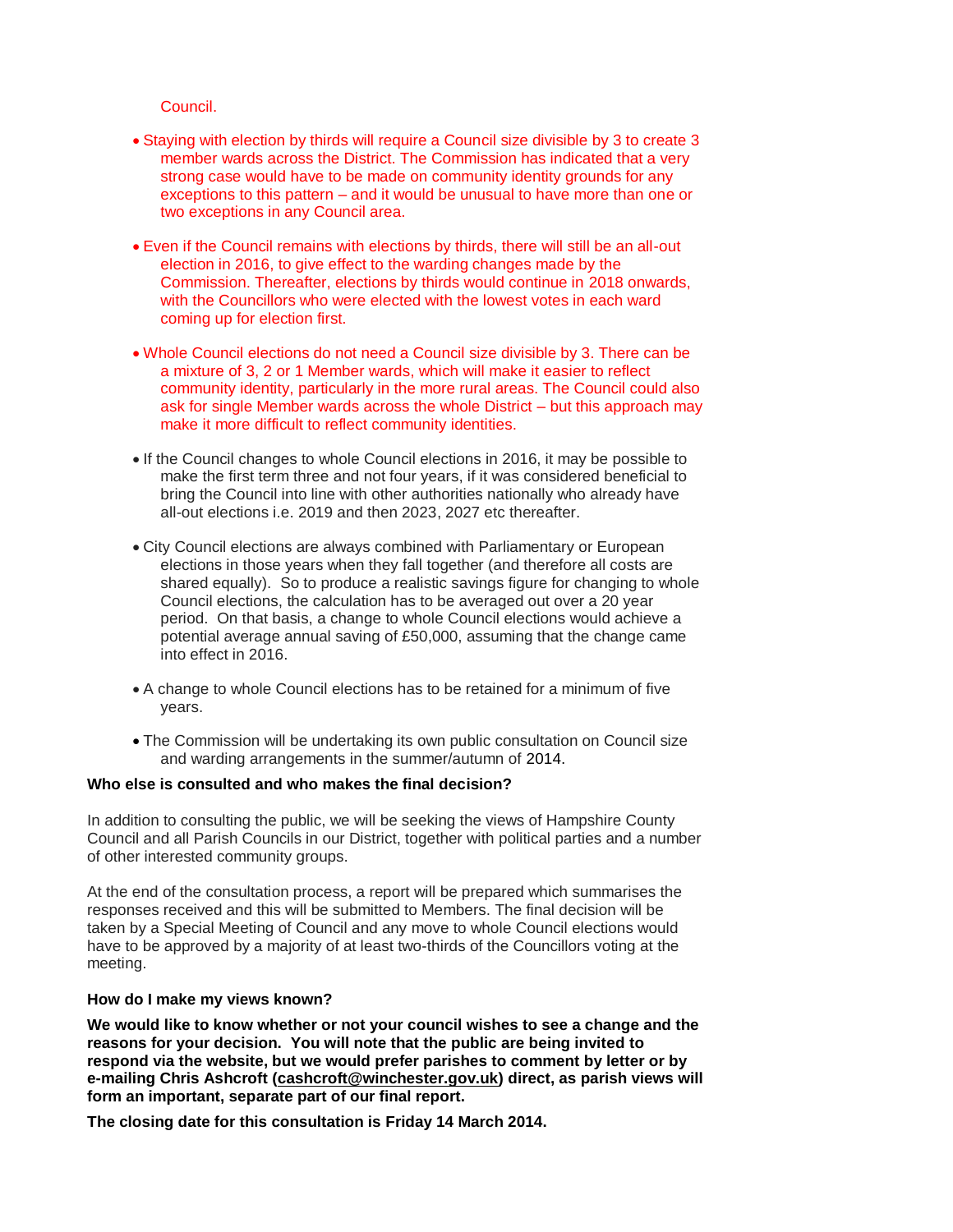#### **ATTACHMENT B: LOCAL AUDIT AND ACCOUNTABILITY ACT – CONSULTATION ON OPENNESS OF LOCAL GOVERNMENT BODIES DRAFT REGULATIONS**

### **The Clerk would draw Councillors attention to the paragraphs he has marked in block type.**

Executive Summary

• The Local Audit and Accountability Act received Royal Assent on 30 January 2014 and makes provision for:

• the abolition of the Audit Commission;

• the accounts of local and certain other public authorities and the auditing of those accounts;

• the appointment, functions and regulation of local auditors;

• data matching;

• examinations by the Comptroller and Auditor General relating to English local and other public authorities;

• the provision about the publication of information by smaller authorities;

• compliance with codes of practice on local authority publicity;

• access to meetings and documents of local government bodies;

- council tax referendums;
- polls consequent on parish meetings.

• The Government has invited comment from the National Association on the draft Openness of Local Government Bodies Regulations 2014, which covers filming and the use of social media at council meetings and the recording of decisions taken by officers under delegated powers, which they are minded to make as soon as is practicable.

Draft Openness of Local Government Bodies Regulations 2014 A copy of the Local Audit and Accountability Act 2014 is attached to this briefing (it is in pdf. format and is 122 pages long) and can also be accessed online at: http://www.legislation.gov.uk/ukpga/2014/2/pdfs/ukpga\_20140002\_en.pdf

#### **Section 40 of the Local Audit and Accountability Act 2014 gives the power to the Secretary of State to make regulations about filming and the use of social media at council meetings and the recording of decisions taken by officers under delegated powers.**

A copy of the draft regulations is attached (it is in pdf. format and is 6 pages long) and a summary is set out below.

The Regulations amend the:

• Public Bodies (Admission to Meetings) Act 1960, "the 1960 Act"

• Local Government Act 1972, "the 1972 Act"

• Local Authorities (Executive Arrangements) (Meetings and Access to Information) (England) Regulations 2012, "the 2012 Regulations

The Regulations:

**• Allow any person to attend a public meeting of a relevant local government body for the purposes of reporting.** 

**• 'Reporting' is defined in the regulations as:** 

**• Filming, photographing or audio recording of proceedings;** 

**• Using any other means for enabling persons not present to see or hear proceedings of a meeting as it takes place or later;** 

**• Reporting or providing commentary on proceedings of a meeting, orally or in writing.** 

**• Allow any persons with the aim or reporting to use any communication methods, including the internet, to publish, post or otherwise share the results of their reporting activities, during or after the meeting.** 

**• Do not affect the current circumstances in which a private meeting may be held or a person**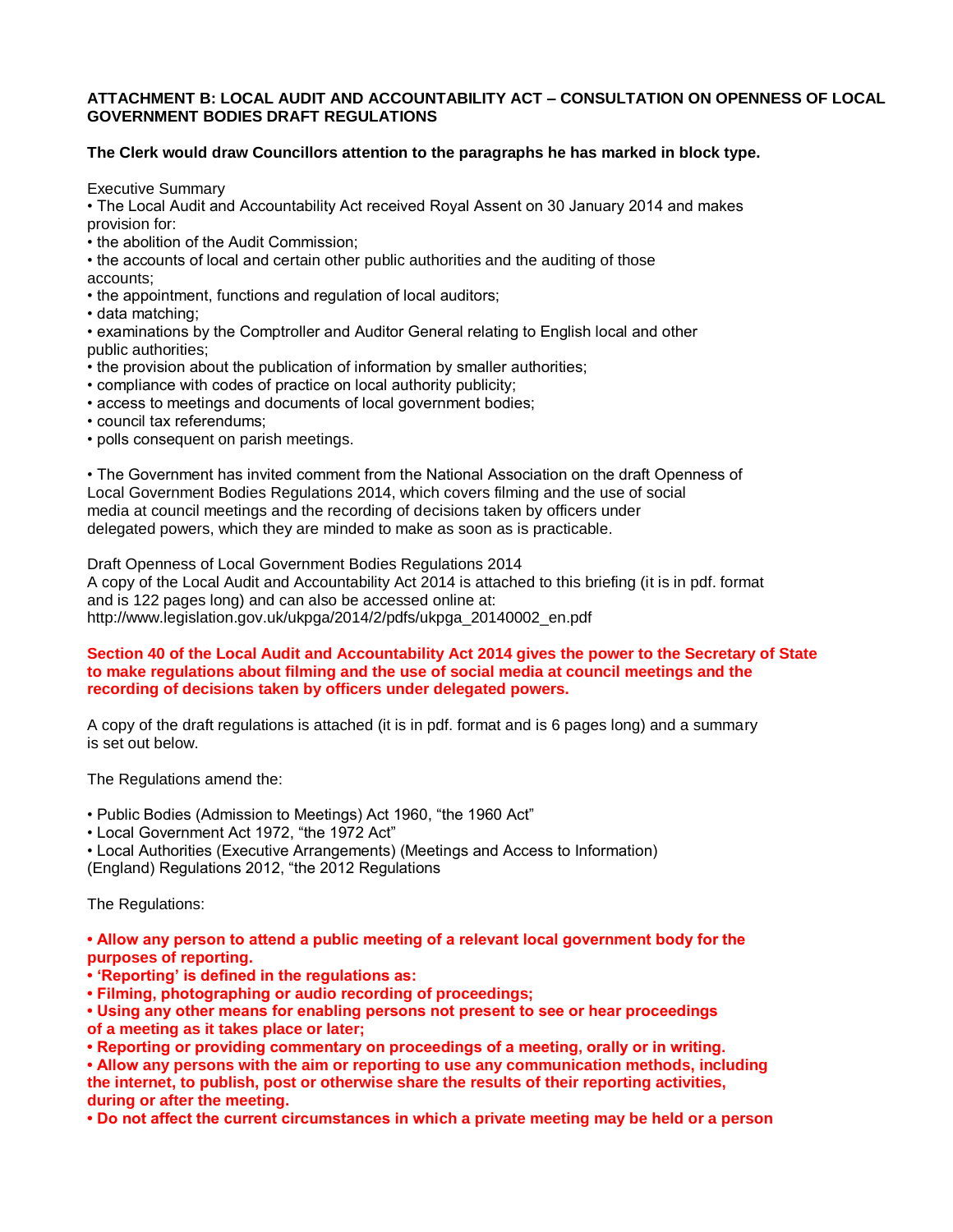#### **may be excluded (for example, where exempt information would be disclosed or in the case of disorderly conduct).**

Regulation 3 amends the 1960 Act to apply the policy to:

• parish councils;

- parish meetings;
- the Council of the Isles of Scilly.

Regulation 4 amends the 1972 Act to apply this policy to: [list of other bodies affected deleted]

Regulation 5 amends the 2012 Regulations to apply the policy to councils operating executive arrangements to ensure a consistent approach.

#### **Record of Decisions and Access to** Documents

The Regulations also:

**• Require a written record to be made of any decision that has been delegated to an officer of the relevant local government body under a specific express authorisation, or under a general authorisation where the effect of the decision is to grant permissions or licences, affect the rights of individuals, award contracts or incur expenditure which materially affects the body's financial position;** 

**• Require that the written records are made available to the public at the relevant body's offices, on their website if they have one, by post if requested and on receipt of payment for copying and postage, and through any other means thought appropriate by the local government body; • Require the written record to be available for public inspection for at least 6 years, and any supporting documentation for at least 4 years;** 

**• Provide a criminal penalty for non-compliance. A person who has custody of documents which should be available for inspection, will commit an offence if that person refuses to disclose or intentionally obstructs the disclosure of such documents under these Regulations. The penalty for the offences is a fine not exceeding level 1 - that is £200 - on the standard scale. This replicates the existing penalty for failure to disclose or obstructing the disclosure of documents in the Local Authorities (Executive Arrangements) (Meetings and Access to Information) (England) Regulations 2012.** 

This part of the Regulations applies to the same local government bodies as listed above, but will not apply to decisions on executive matters in councils operating executive arrangements as there are already equivalent provisions in the 2012 Regulations to cover these decisions.

The draft Regulations are subject to the affirmative resolution procedure, under which both Houses of Parliament must expressly approve the draft regulations before they can be made.

Please send comments on the draft regulations to victoria.pymm@nalc.gov.uk by at the latest 12.00 noon on 10 March 2014 (BY AGREEMENT, DEADLINE FOR OPC EXTENDED TO 11<sup>TH</sup> MARCH).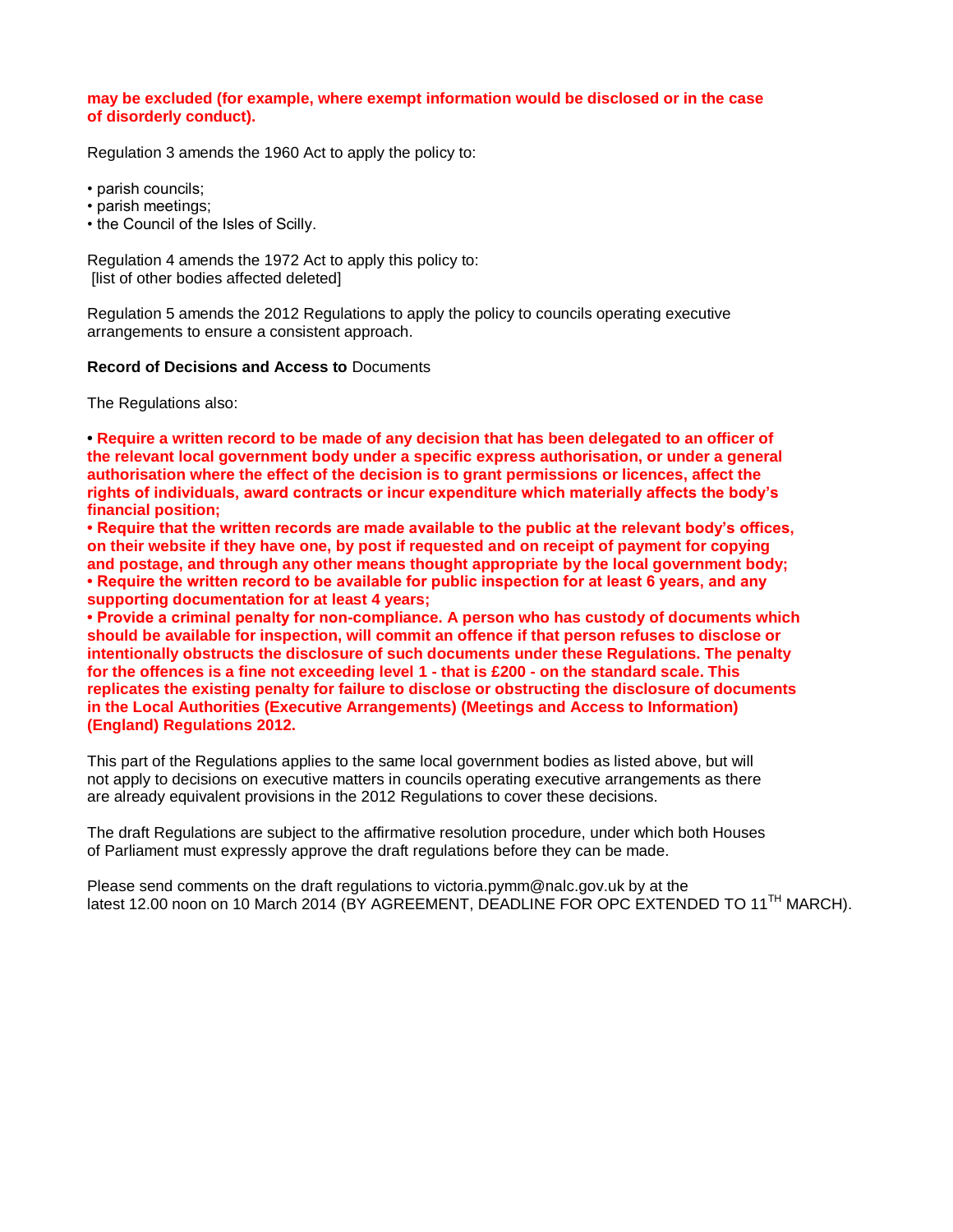## **ATTACHMENT C: PLANNING APPLICATIONS**

| WCC 14/00355/FUL         | Thistleridge Farm, Portsmouth Road, Fishers Pond |
|--------------------------|--------------------------------------------------|
| Proposal:                | Erection of agricultural building.               |
| Closing date (WCC):      | 120314                                           |
| <b>Closing date: OPC</b> | 120314                                           |
|                          |                                                  |

| SDNP 14/00348/FUL        | Marwell Wildlife, Owslebury                                                                                                                                                                                                                               |
|--------------------------|-----------------------------------------------------------------------------------------------------------------------------------------------------------------------------------------------------------------------------------------------------------|
| Proposal:                | Development of 3 single storey animal houses, a raised boardwalk, reuse<br>of an existing building to provide a visitor toilet block, a children's play<br>area, and landscaping including re-contouring, and demolition of existing<br>animal buildings. |
| Closing date (WCC):      | 270214                                                                                                                                                                                                                                                    |
| <b>Closing date: OPC</b> | 110314                                                                                                                                                                                                                                                    |

The agents for the owners of Hydes Barn, Fawley Lane, Morestead have written to the Clerk to enquire whether the Council wishes to express any preliminary comments on a proposal recently submitted (but not yet publicised) for the conversion of existing barn buildings to residential use (Class C3). A similar application (SDNP 12/02536/FUL) was made in October 2012 and was refused permission; OPC objected to that application primarily as insufficient consideration had been given to wildlife protection. The agents have listed a series of measures the owners have taken, or will take, to protect wildlife and this would seem to be the primary reason for seeking the Council's comments. The original Notice of Refusal, OPC objection note and the agent's latest letter are enclosed (for Councillors).

### **ATTACHMENT D: PLANNING DECISIONS**

None reported to-date. The Clerk will update the Council if further information is available by the time of the meeting.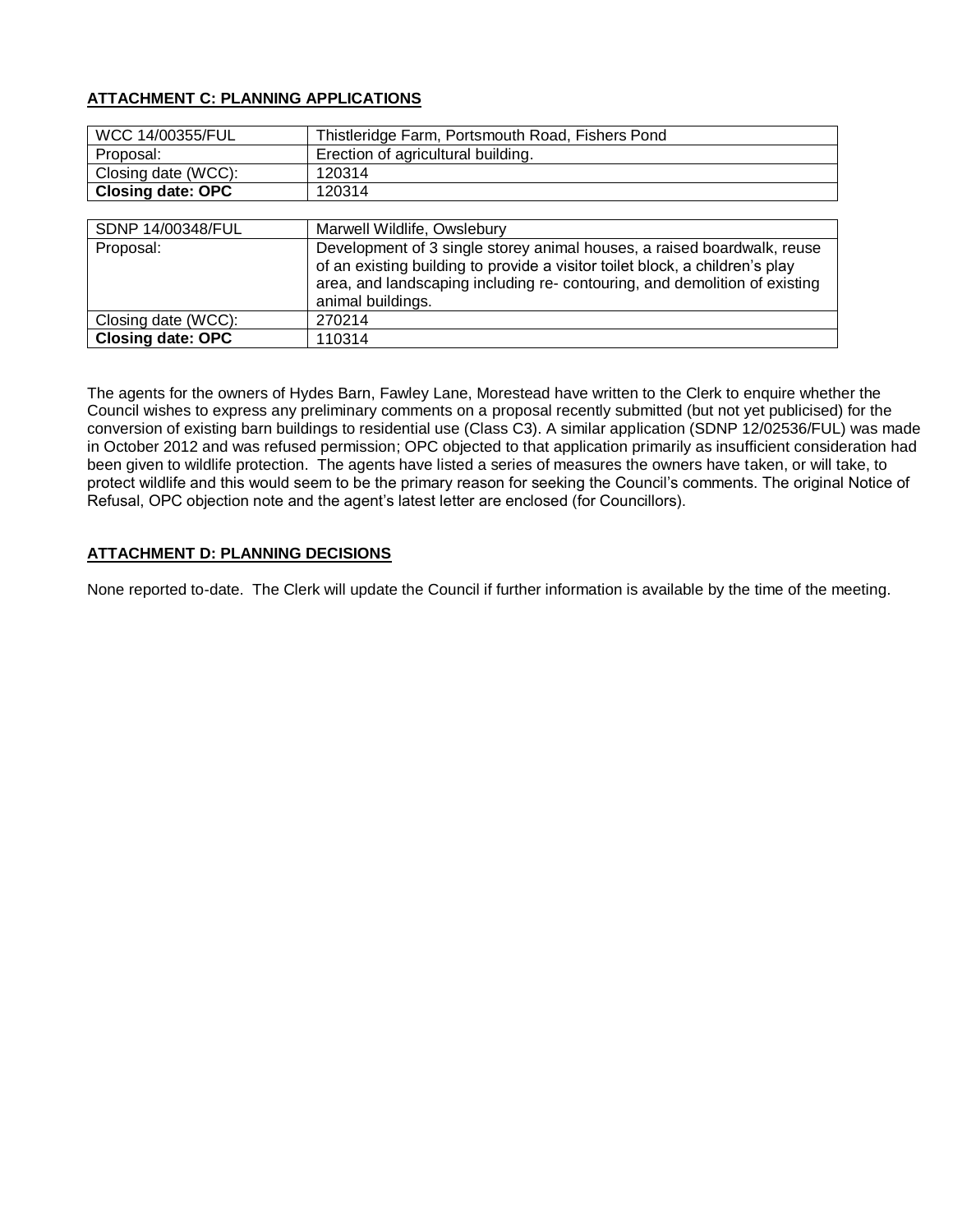### **ATTACHMENT E: PATHS TO PARTNERSHIP CONFERENCE**

**Dear Parish/Town Council Clerk** 

**Invitation to 'Paths to Partnership', 5th June 2014** 

**I am writing to invite representatives of your Council to a half-day conference in June, titled "Paths to Partnership: working with parishes to manage countryside access and rights of way".** 

**Parish and Town Councils are often the organisations closest to the community, and we recognise that you are typically involved in resolving many and varied issues, including those relating to rights of way and countryside paths. We welcome the initiatives of many Councils in working with us to improve access to the countryside. With the support of Hampshire Association of Local Councils, we are therefore offering a session which will:** 

**• Provide up-to-date information on policy, law and who to contact** 

**• Give an opportunity to speak to officers about local issues on a one-to-one basis** 

**• Provide advice and ideas to give confidence in improving paths and addressing local concerns** 

**• Offer funding and assistance through the Small Grants Scheme and other sources** 

**There will be a few presentations, but the emphasis will be on workshops, displays, demonstrations and advice. We hope to make it a lively and inspiring event, so we do hope that you can attend!** 

**Ben Marsh Parish Conference 2014 invitation**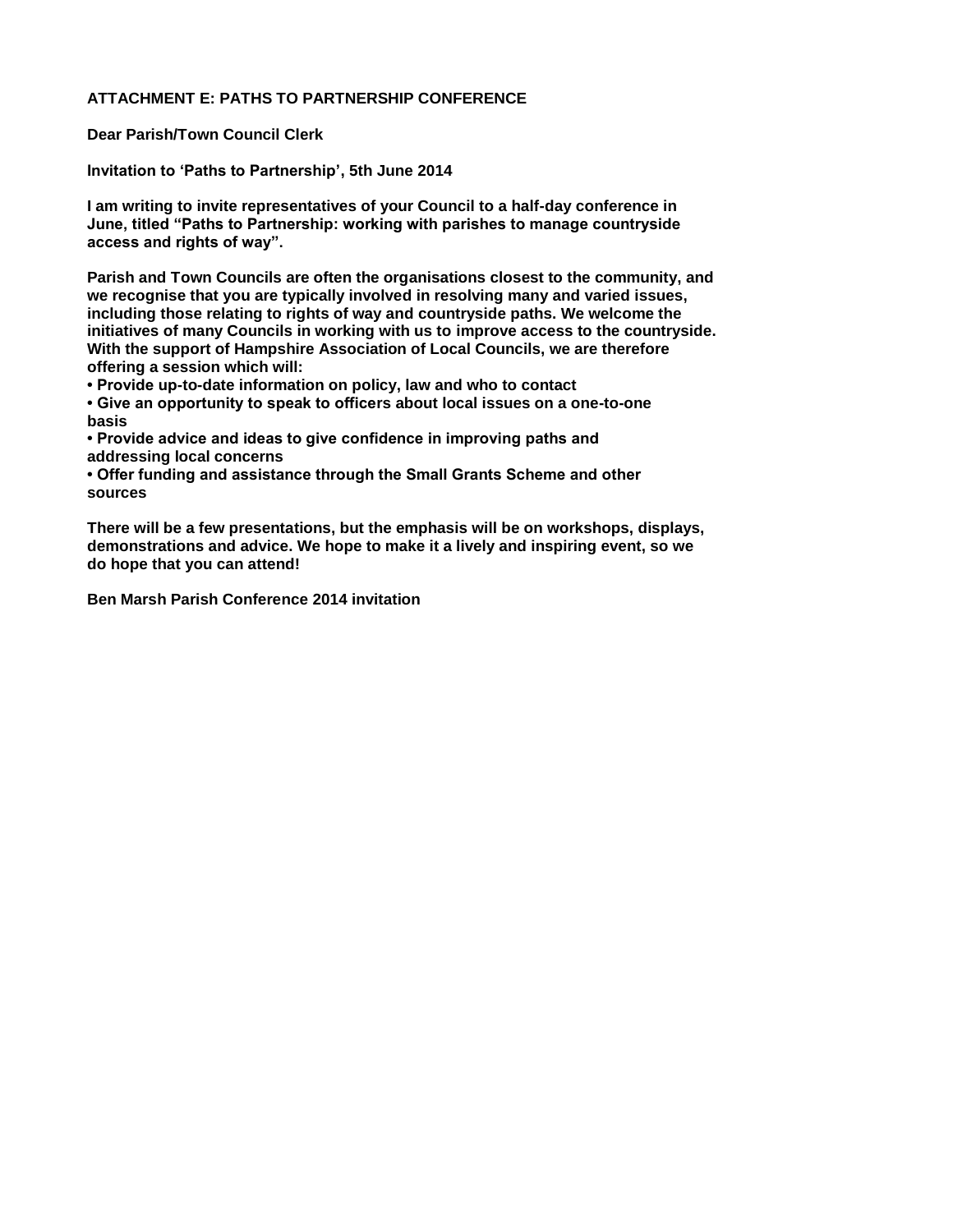### **ATTACHMENT F: HANTSNET**

The Parish Plan includes the objective of improving communications with Parishioners. The recent floods, road closures and contentious planning applications all underline the need for better and timely communication. The Council has considered adopting an email facility similar to that adopted by Twyford and Colden Common Parish Councils whereby Parishioners who register with their Council receive timely communication on a range of topical or important matters which affect their daily lives. Reliance on notice boards and the website to provide information is ineffective as people simply do not use them on a regular basis, and the Owslebury Newsletter does not currently meet all the Council's requirements. Information direct to the Parishioner's email box is far more effective.

Clearly there are security and Data Protection issues involved and this is why both Twyford and Colden Common Parish Councils use the *hantsnet* services provided by HCC on their secure servers. HCC currently charges £110 per year for the use of their servers. I understand Twyford have about 1/3<sup>rd</sup> of households using their service (probably more now following the flooding). This took some years to achieve, but if Owslebury is able to emulate this degree of penetration, it would mean c100 households using the new service at a cost of a little over £1 per annum to the Council. This issue would need to be considered by the Advisory Committee already established to review the website and associated matters.

**It will take a little while to get** *hantsnet* **up and running and Council is requested to authorise entering into an annual contract with** *hantsnet* **at an initial cost of £110 per annum.**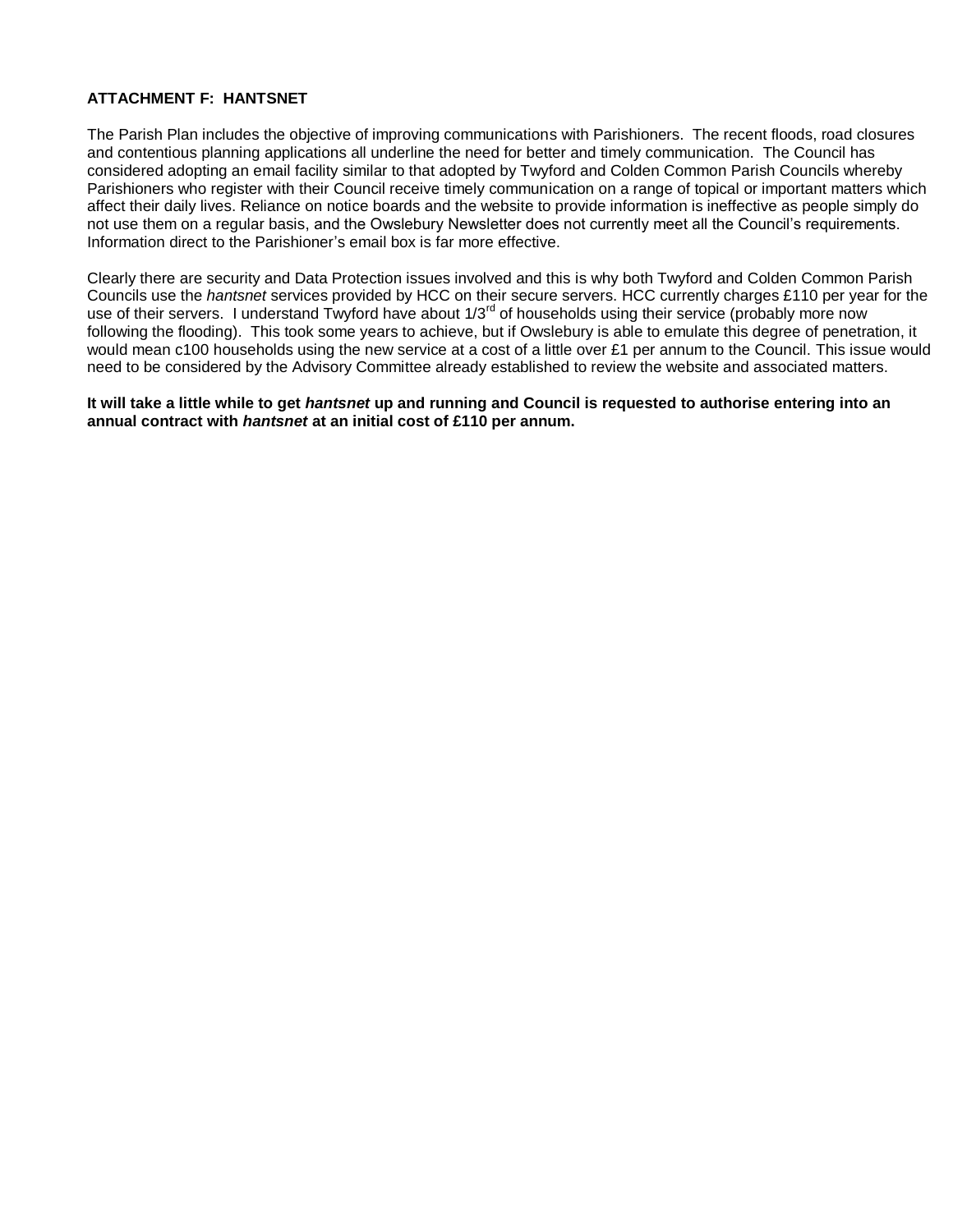### **ATTACHMENT G: ADVISORY COMMITTEE RE WORLD WAR 1 AND D-DAY COMMEMORATIONS**

### **Paul Bowes (chairman) notes on meeting held on 17th February 2014**

We discussed:

Plaque one : on the wall in the Churchyard QUOTE A Memorial Garden, created by villagers in 1919, to remember The Fallen of the Great War 1914 – 1918 lay close to this notice Placed by Owslebury Parishioners 4<sup>th</sup> August 2014 UNQUOTE

Plaque two QUOTE Memorials to The Fallen of two World Wars are displayed inside Saint Andrew's Church UNQUOTE

Plaque three

QUOTE

This Memorial marks the Centenary of the outbreak of the First World War,  $4<sup>th</sup>$  August 1914, and 70 years since D-Day, the invasion of Normandy in the Second World War,  $6^{th}$  June 1944 made possible through donations from Owslebury residents and organisations and

Hampshire County Council

UNQUOTE

#### **Memorial Wall and seat**

We discussed

The possibility of

A

(i) A wall, about 2.1 meters long, and about 1 metre high, combining a chair on the

south side, and a Memorial stone on the north side.

- (ii) As per the attached very rough draft sketch
- (iii) Made of differing materials brick, flint and brick, clad in stone,

#### B

(i) A similar wall, but without the seating arrangement

curved to fit around the Owslebury Jubilee Table,

Radius table  $+$  seat = 1.05 metres

to fit north of the Table.

In both cases, there would be a paved area, between the two "arms". The two "arms" would initially hold flowers. If the flower beds are not maintained, we could cap the "arms".

### **MARK EGERTON**

Is going to ask his friend John to prepare one or two drawings, possibly in electronic form.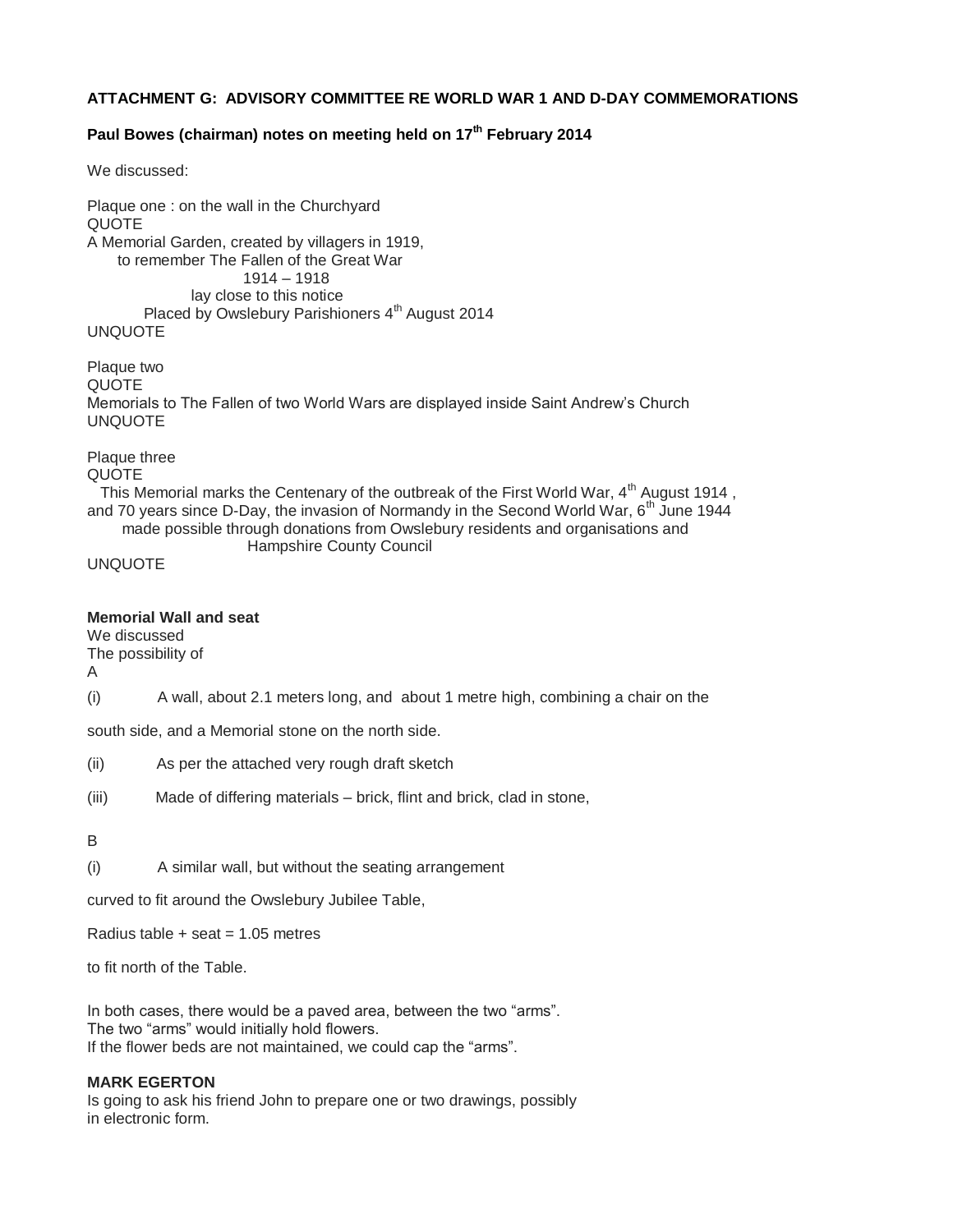John is asked to put forward suggestions of his own – he may have a better idea.

We hope to have these published in the next issue of the Newsletter, seeking response from Village residents( closing date lunchtime Monday 3<sup>rd</sup> March 2014).

A further meeting took place on  $4<sup>th</sup>$  March and an oral update will be provided at the meeting.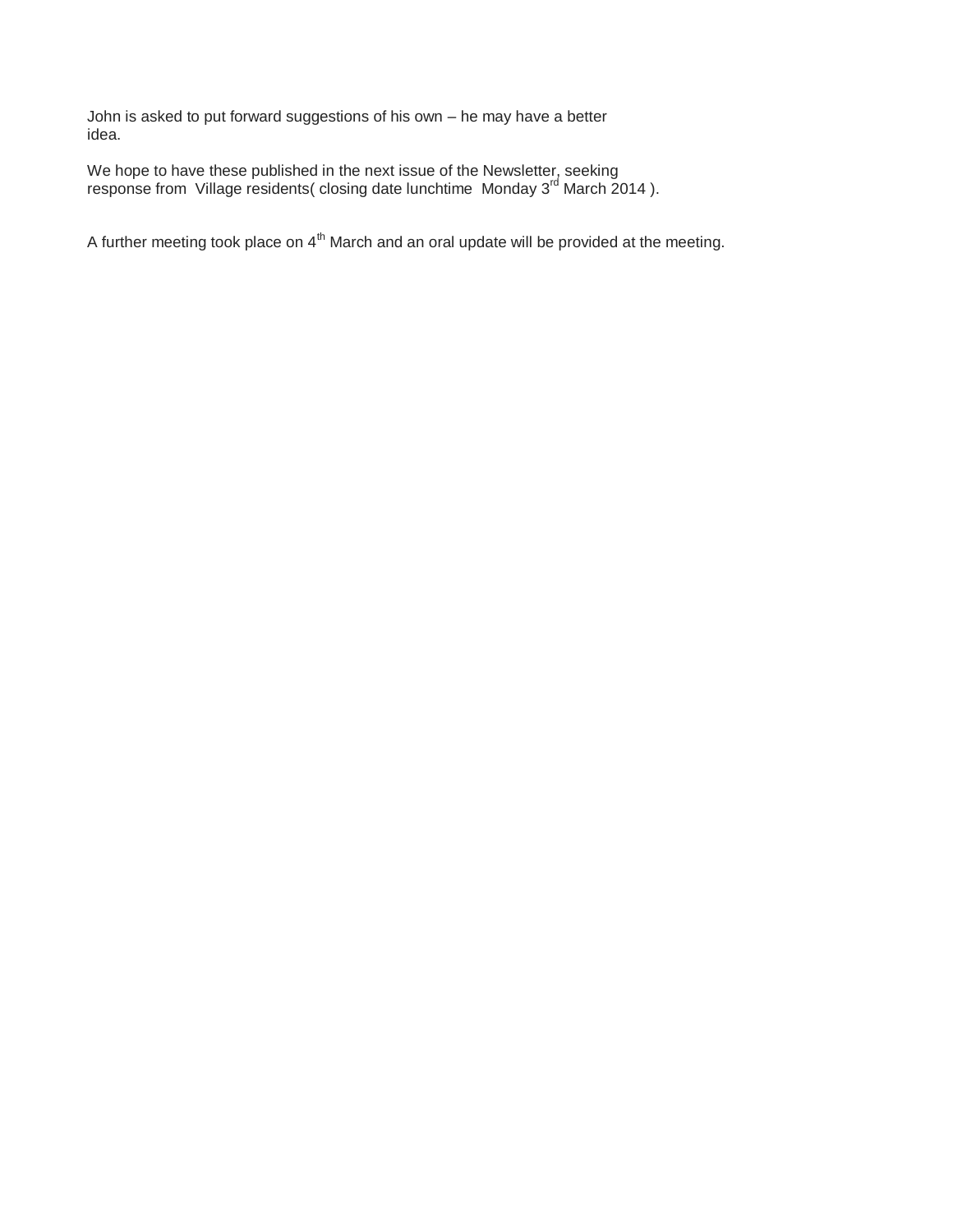### **ATTACHMENT H: PAYMENTS AND RECEIPTS SINCE LAST MEETING**

| <b>Voucher</b>  | Amount<br>(£) | Payee                  | <b>Purpose</b>                               |
|-----------------|---------------|------------------------|----------------------------------------------|
| <b>PAYMENTS</b> |               |                        |                                              |
| 114             | 32.50         | <b>TLC</b>             | Webmaster invoice                            |
| 115             | 25.00         | Hampshire Pension Fund | Monthly contribution to pension deficit      |
| 116             | 20.00         | John Chapman           | Chairman's exps Nov 2013 - January 2014      |
| 117             | 313.30        | <b>MJ Cleary</b>       | Clerk's net pay February                     |
| 118             | 212.00        | Post Office (HMRC)     | Clerk's PAYE for February                    |
| 119             | 74.71         | <b>MJ Cleary</b>       | Expenses for February (travel £4.81+paper    |
|                 |               |                        | £4.70+post £3.00+1/4ly home working          |
|                 |               |                        | £31.25+1/4ly telephone and broadband £30.95) |
| $120*$          | 25.00         | <b>TLC</b>             | Web purchase                                 |
| 121             | 86.85         | <b>OPHMC</b>           | Room hire (December - February)              |
| <b>RECEIPTS</b> |               |                        |                                              |
| 19              | 1755.00       | <b>HCC</b>             | Grant re WW1 & D-Day                         |
|                 |               |                        |                                              |

### **Proposed payments and actual receipts**

\*Contingent upon approval of agenda item 13(b).

In addition to the above approval is sought to pay HALC £50 for Paul Phillips attendance at the annual meeting, on receipt of the invoice.

The Cash book balances (reconciled to the latest bank statements) to £37,187 (including ring fenced funds, of which Community Projects Reserve is £13,706, WW1 £1,755 and Xmas Lights £507).

### **Council is requested to approve the above payments.**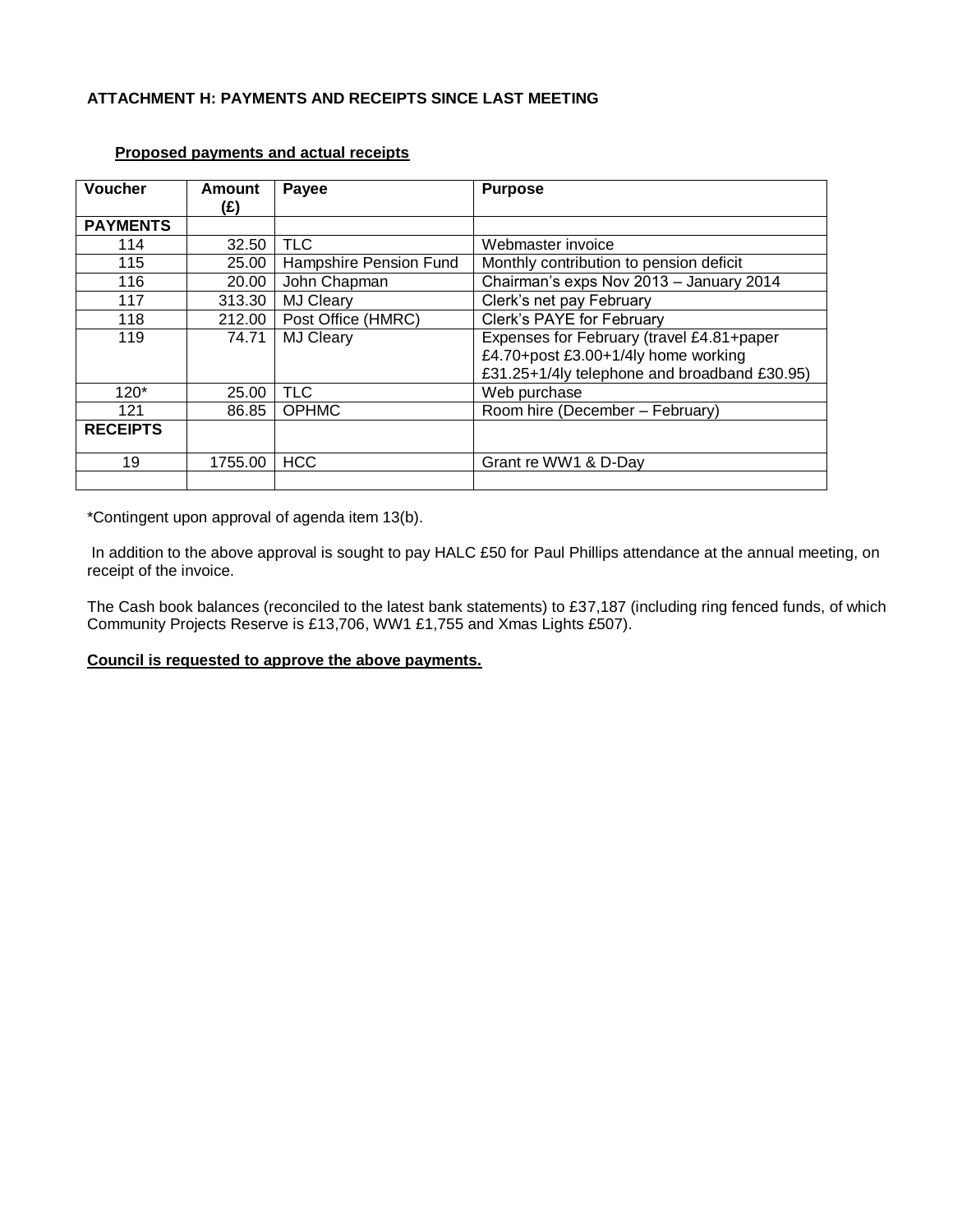### **ATTACHMENT I: PROPOSED PURCHASE OF DEFIBRILLATOR**

**From:** Peter Hackett [mailt[o:Peter.Hackett@scas.nhs.uk\]](mailto:Peter.Hackett@scas.nhs.uk) **Sent:** 12 February 2014 08:06 **To:** [jgchapman@bcs.org](mailto:jgchapman@bcs.org) **Subject:** Public Access Defibrillators

Dear Mr Chapman

I would like to introduce myself, I am an ambulance Paramedic and the Community Defib Officer for Hampshire.

As an Ambulance Service we are currently contacting rural areas where we believe an Automated External Defibrillator (AED) may be of benefit to the community.

The survival rate following a cardiac arrest decreases by 10-14% per minute without early defibrillation. A shock delivered within 5 minutes of a cardiac arrest can increase your chance of survival by up to 75%

With the knowledge that AEDs saves lives, we are proud to progress with this project to get AEDs into rural areas and get help to people within this crucial 5 minutes of a cardiac arrest.

Working in co operation with yourself, we would like to give your council an opportunity to help your local community by installing an AED.

Should you wish any further information please feel free to contact me and I would be glad to help in any way I can. I would also be very willing to come and give a short presentation to the council if they felt it would be of benefit to them.

Kind regards

Pete

Pete Hackett Community Defib Officer South Central Ambulance Service NHS Foundation Trust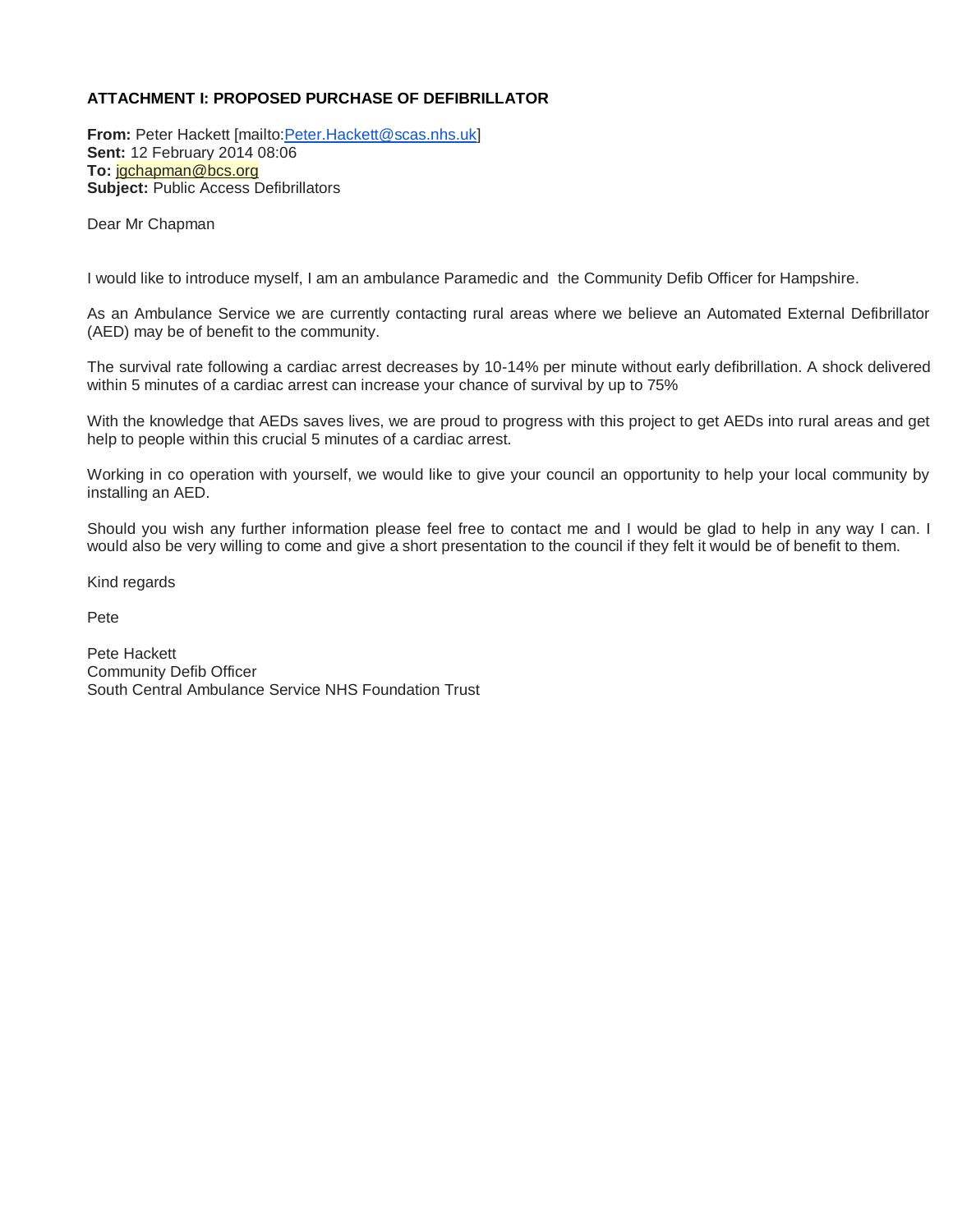### **ATTACHMENT J: RISK REGISTER 2014/15**

#### **Significant changes to 2013/14 Risk Register are highlighted in red**

## **PROPOSED Owslebury Parish Council Risk Assessment To be adopted by Council 10th March 2014**

Risk assessment is a systematic general examination of working conditions, workplace activities and environmental factors that will enable the Parish Council to identify any and all potential inherent risks. The Parish Council, based on a recorded assessment, will take all practical and necessary steps to reduce or eliminate the risks, insofar as is practically possible.

This document has been produced to enable Owslebury Parish Council to assess the risks that it faces and satisfy itself that it has taken adequate steps to minimise them.

| Subject              | Risk(s) identified                                                                         | H/M/L | Management/control of Risk                                                                                                                                                                                                                                                                                                                                                                                                                                                                                                                                                                                                                                                                                                                                                                                                                  | Review/Assess/Revise                                                                     |
|----------------------|--------------------------------------------------------------------------------------------|-------|---------------------------------------------------------------------------------------------------------------------------------------------------------------------------------------------------------------------------------------------------------------------------------------------------------------------------------------------------------------------------------------------------------------------------------------------------------------------------------------------------------------------------------------------------------------------------------------------------------------------------------------------------------------------------------------------------------------------------------------------------------------------------------------------------------------------------------------------|------------------------------------------------------------------------------------------|
| Precept              | Adequacy of<br>precept<br>in order for the<br>Council to carry out<br>its Statutory duties | L     | To determine the precept amount required,<br>the Council<br>regularly receives budget update<br>information at its meetings<br>At the precept meeting the Council<br>receives a budget<br>report, including actual position and<br>projected position to the end of year,<br>indicative figures or costings obtained by<br>the Clerk. With this information the<br>Council maps out the required monies for<br>standing costs and projects for the<br>following year and applies specific figures<br>to budget headings, the total of which is<br>resolved to be the precept amount to be<br>requested from Winchester City Council.<br>The figure is submitted by the Clerk in<br>writing. In addition the Council maintains<br>reserves, one of which is a General<br>Reserve equating to between 6 and 9<br>months budgeted expenditure. | Existing procedure<br>adequate.                                                          |
| Financial<br>Records | Inadequate records                                                                         | L     | The Council has Financial Regulations<br>which sets out<br>the requirements and has adopted the<br>NALC model.                                                                                                                                                                                                                                                                                                                                                                                                                                                                                                                                                                                                                                                                                                                              | Existing procedure adequate<br><b>Review the Financial</b><br>regulations when necessary |

### **FINANCIAL AND MANAGEMENT**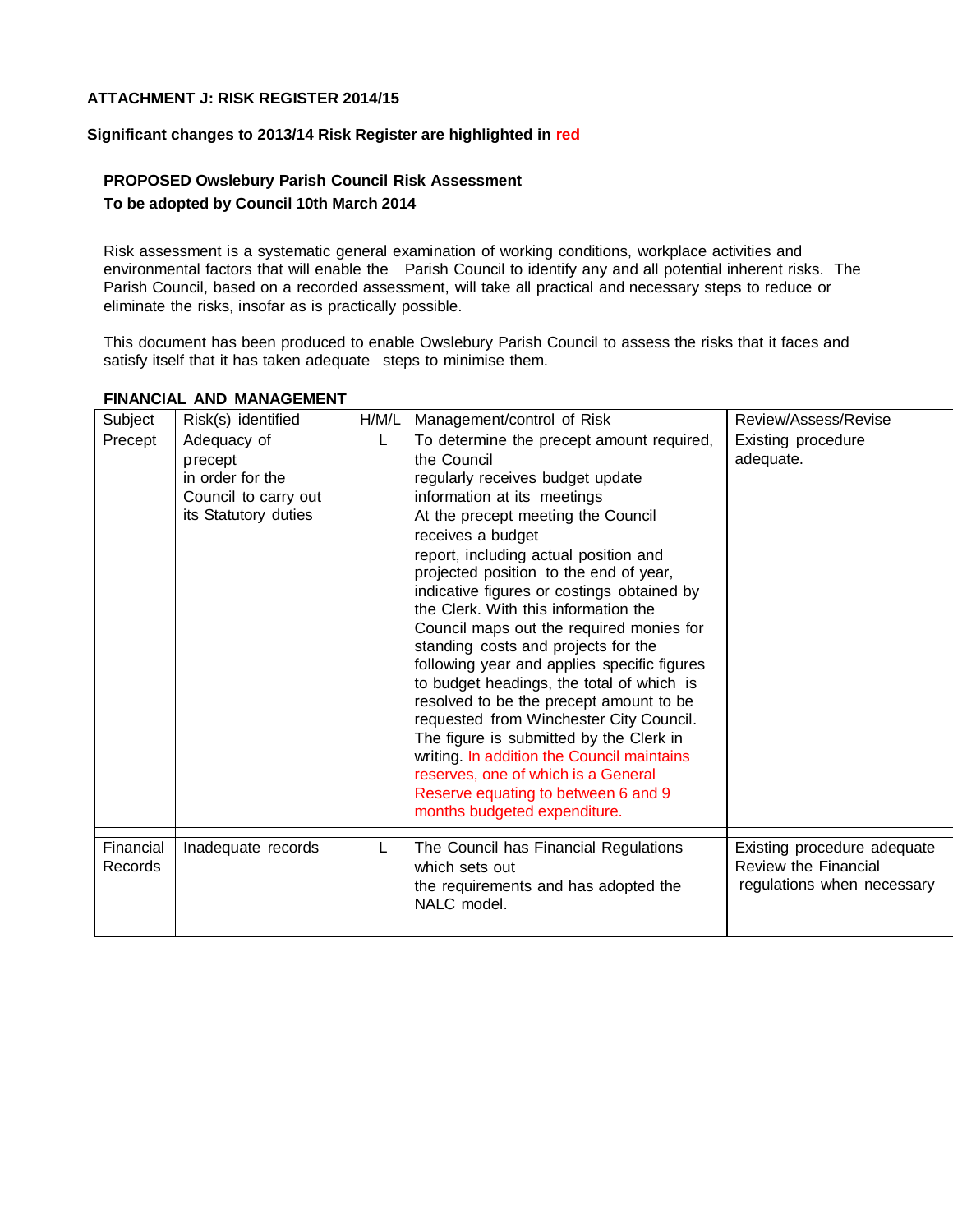### **OWSLEBURY PARISH COUNCIL RISK ASSESSMENT CONTINUED**

| $Fraud -$<br>General                    | Inadequate checks                                                  | L.      | The Council has Financial Regulations<br>which set out banking requirements. All<br>cheques must be at least dual signed by<br>two Councillor signatories. No petty cash.<br>Clerk's timesheet and exps reviewed by<br>chairman or vice chairman. Regular bank<br>reconciliation by the Clerk with occasional<br>checks by Chairman. | Existing.                                                                                  |
|-----------------------------------------|--------------------------------------------------------------------|---------|--------------------------------------------------------------------------------------------------------------------------------------------------------------------------------------------------------------------------------------------------------------------------------------------------------------------------------------|--------------------------------------------------------------------------------------------|
|                                         | Fraud - payroll Inadequate checks                                  | L.      | Clerk maintains payroll records including<br>RTI for PAYE/NI. Clerk's salary based on<br>SLCC scales and reviewed/approved<br>annually.                                                                                                                                                                                              | <b>Councillor to review</b><br><b>PAYE/NI</b> records to ensure<br>all payments up to date |
| <b>Best value</b><br>accountability     | Work awarded<br>Incorrectly.<br>Overspend on<br>services.          | L.<br>м | Normal Parish Council practice would be<br>to seek, if<br>possible, 3 quotes for any orders over<br>£100. For major work competitive tenders<br>would be sought. If problems encountered<br>with a contract the Clerk would<br>investigate the situation and report to the<br>Council.                                               | Existing procedure<br>adequate.                                                            |
| <b>VAT</b>                              | Loss of income to<br>parishioners                                  | L.      | Included in Financial Regulations. VAT<br>claim submitted quarterly if over £100;<br>reconciled to cash book and reviewed by<br>Councillor.                                                                                                                                                                                          | Existing procedure<br>adequate.                                                            |
| Legal powers                            | Ultra vires activities or<br>payments                              | м       | All activity and payments within the powers Continued monitoring by<br>of the Parish Council resolved at full<br>Council meetings and reviewed by Internal<br>Auditor. Where necessary advice sought<br>from HALC/Hedleys                                                                                                            | Clerk and Chair.                                                                           |
| Inadequate<br>insurance coverlincome to | Loss of capital or<br>parishioners                                 | м       | Annual review undertaken by Clerk and<br>reviewed by Chair. Presented to full<br>Council.                                                                                                                                                                                                                                            | Existing procedure<br>adequate                                                             |
| Electronic<br>records                   | Loss of vital<br>information                                       | M       | Back up copy of computer records<br>undertaken monthly and kept at Clerk's<br>home                                                                                                                                                                                                                                                   | Investigate off-site storage of<br>back up eg using<br>cloud technology                    |
| Legal records                           | Loss of contracts and<br>title to property                         | M       | Clerk maintains files of contracts and title<br>at home.                                                                                                                                                                                                                                                                             | <b>Consideration to be</b><br>given to off-site storage.                                   |
| Website                                 | Loss of website<br>through unavailability<br>of webmaster/dispute. | M       | Good relationship with webmaster, and<br>website monitored on daily basis.                                                                                                                                                                                                                                                           | Consider review of security<br>including passwords and<br>training to take-over website.   |

# **PHYSICAL ASSETS**

| re physical<br>assets | Loss or damage Loss of use or capital<br>loss to parishioners |   | Annual review of assets for insurance<br>purposes. No buildings owned by OPC, so adequate<br>mainly benches, notice boards, shelters,<br>office machinery etc. physically inspected<br>by Clerk | Existing procedure             |
|-----------------------|---------------------------------------------------------------|---|-------------------------------------------------------------------------------------------------------------------------------------------------------------------------------------------------|--------------------------------|
| assets                | Maintenance of Loss of use of, or<br>injury to, parishioners  | м | Annual review of assets apart from Play<br>area – regular review by Clerk, interim<br>inspection and annual inspection by risk<br>assessor.                                                     | Existing procedure<br>adequate |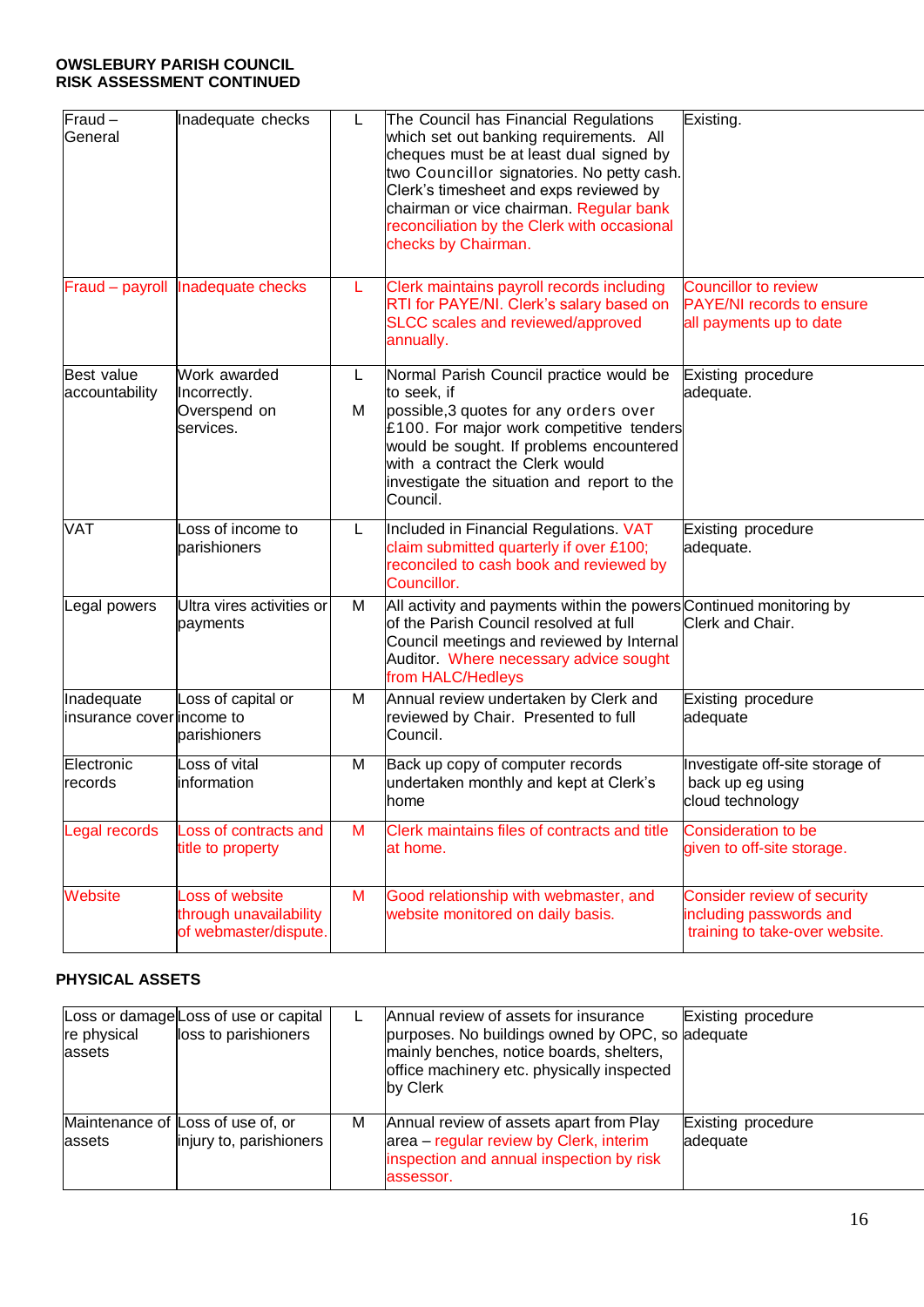## **ATTACHMENT K: CLERK'S REPORT ON ACTIONS ARISING FROM THE MINUTES NOT INCLUDED ELSEWHERE ON AGENDA.**

| Action:                                                                                                                                    | By When:    | By Whom: |
|--------------------------------------------------------------------------------------------------------------------------------------------|-------------|----------|
| Glebe Field:<br>Clerk to arrange for Hedleys to register the Council's ownership of its<br>'part' of the Glebe Field at the Land Registry. | <b>ASAP</b> | Clerk    |

| Action:                                                                                                                                                                                                                                                                                                   | By When:    | By Whom:                   |
|-----------------------------------------------------------------------------------------------------------------------------------------------------------------------------------------------------------------------------------------------------------------------------------------------------------|-------------|----------------------------|
| <b>Burial Ground</b>                                                                                                                                                                                                                                                                                      |             |                            |
| The consultative letter, duly signed by the Chairman and the Vicar (on<br>$\bullet$<br>behalf of the PPC), should be distributed to parishioners subject to the<br>inclusion of information on the potential use of the Glebe Field, email<br>addresses and a deadline of the end of March for responses. | <b>ASAP</b> | Clerk/Paul<br><b>Bowes</b> |

| Action:                                                                                                                                           | By when: | By whom: |
|---------------------------------------------------------------------------------------------------------------------------------------------------|----------|----------|
| Marwell Wildlife<br>To write to Marwell Wildlife proposing they keep the Council and<br>community better informed about developments at the Park. | February | Clerk/JC |

| Action:                                                                              | By when: | By whom: |
|--------------------------------------------------------------------------------------|----------|----------|
| Marwell Yard                                                                         |          |          |
| To enquire as to reasons for request for Lawful Development Certificate<br>$\bullet$ | March    | Clerk    |
| for buildings yet to be built and for extended delay in dealing with                 |          |          |
| enforcement matters.                                                                 |          |          |
|                                                                                      |          |          |

| Action:                                                                               | By when: | By whom:        |
|---------------------------------------------------------------------------------------|----------|-----------------|
| Communications<br>To review the website as part of the wider communications strategy. | April    | WM/JC/<br>Clerk |

| Action:                                                                 | By when: | By whom: |
|-------------------------------------------------------------------------|----------|----------|
| Protection of verges - Hurst Lane                                       |          |          |
| To obtain confirmation of acceptance of terms of grant to residents and |          | Clerk    |
| completion of works.                                                    |          |          |
|                                                                         |          |          |